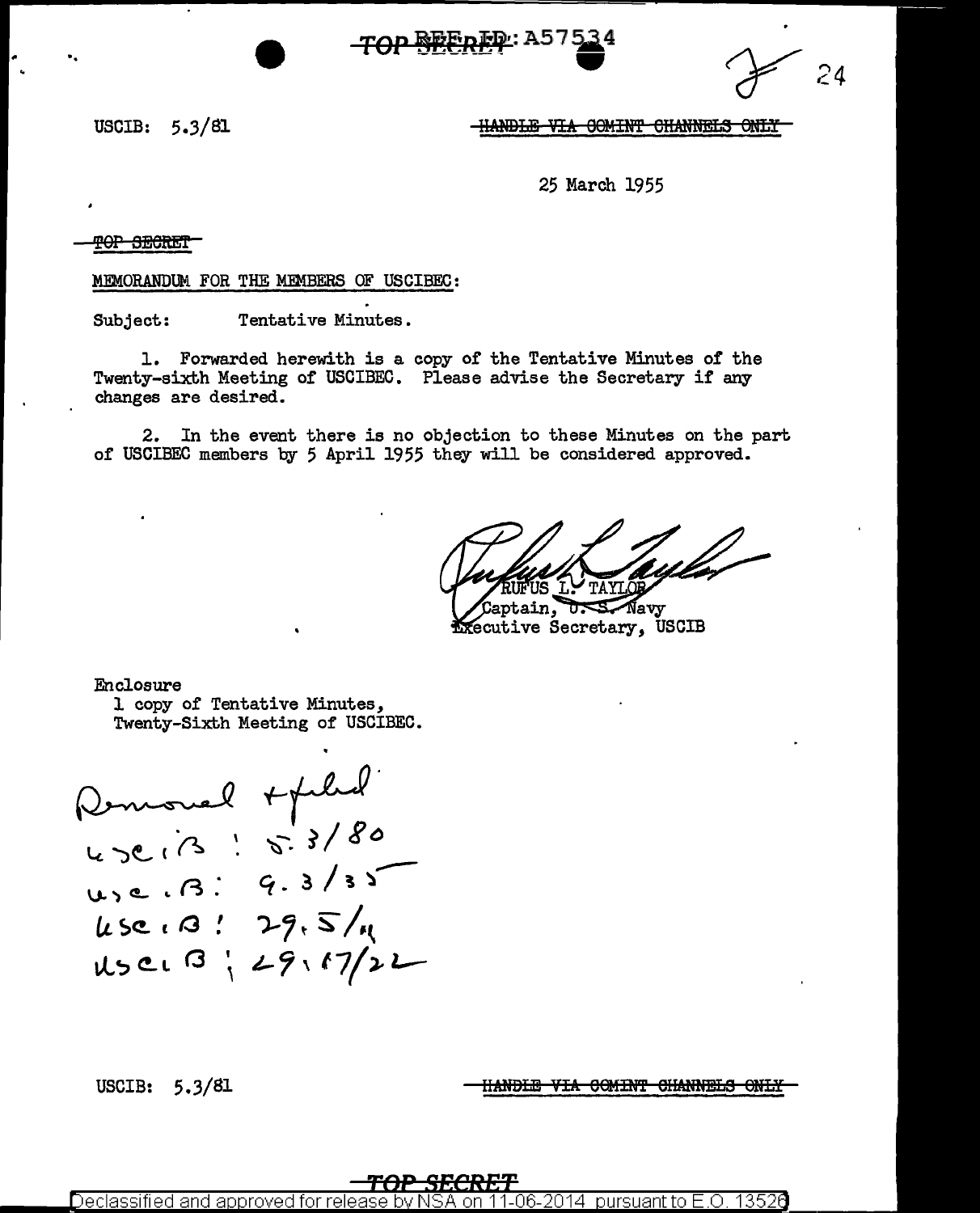

## CONFIDENTIAL - U.S. EYES ONLY

## MINUTES OF THE TWENTY-SIXTH MEETING

## OF THE

## USCIB EXECUTIVE COMMITTEE

Captain Rufus L. Taylor, USN, Chairman

PRESENT:

 $\bullet$ 

 $\overline{\mathbf{r}}$ 

 $\cdot$ 

| <b>STATE:</b>              | Mr. T. A. Polyzoides                                                                       |     |
|----------------------------|--------------------------------------------------------------------------------------------|-----|
| <b>DEFENSE:</b>            | Mr. P. J. Patton<br>(for Mr. W. H. Godel)                                                  |     |
| FBI:                       | Mr. S. D. Ellis                                                                            |     |
| NSA:                       | Captain J. S. Holtwick, USN                                                                |     |
| ARMY:                      | It. Colonel Richard Leffers                                                                |     |
| $\overline{\text{MAVY}}$ : | CDR J. L. Holmes<br>(for CDR W. F. Bringle)                                                |     |
| AIR FORCE:                 | Lt. Colonel F. J. Harrold, Jr.                                                             |     |
| $CLA$ :                    |                                                                                            |     |
| SECRETARIAT:               | Lt. Colonel H. C. Simmons, USAF<br>Mrs. D. O. Tucker                                       |     |
| ALSO PRESENT:              |                                                                                            | OGA |
| <b>STATE:</b>              | Mr. R. F. Packard<br>Mr. R. E. Curl                                                        |     |
| DEFENSE:                   | Mr. R. E. Drake                                                                            |     |
| NSA:                       | Mr. H. S. Erskine<br>Mr. B. K. Buffham<br>LCDR P. J. Karl, Jr.                             |     |
| ARMY:                      | Lt. Colonel R. L. Melton<br>Major A. L. Millican<br>Mr. J. F. O'Gara<br>Mr. Richard Battey |     |

# CONFIDENTIAL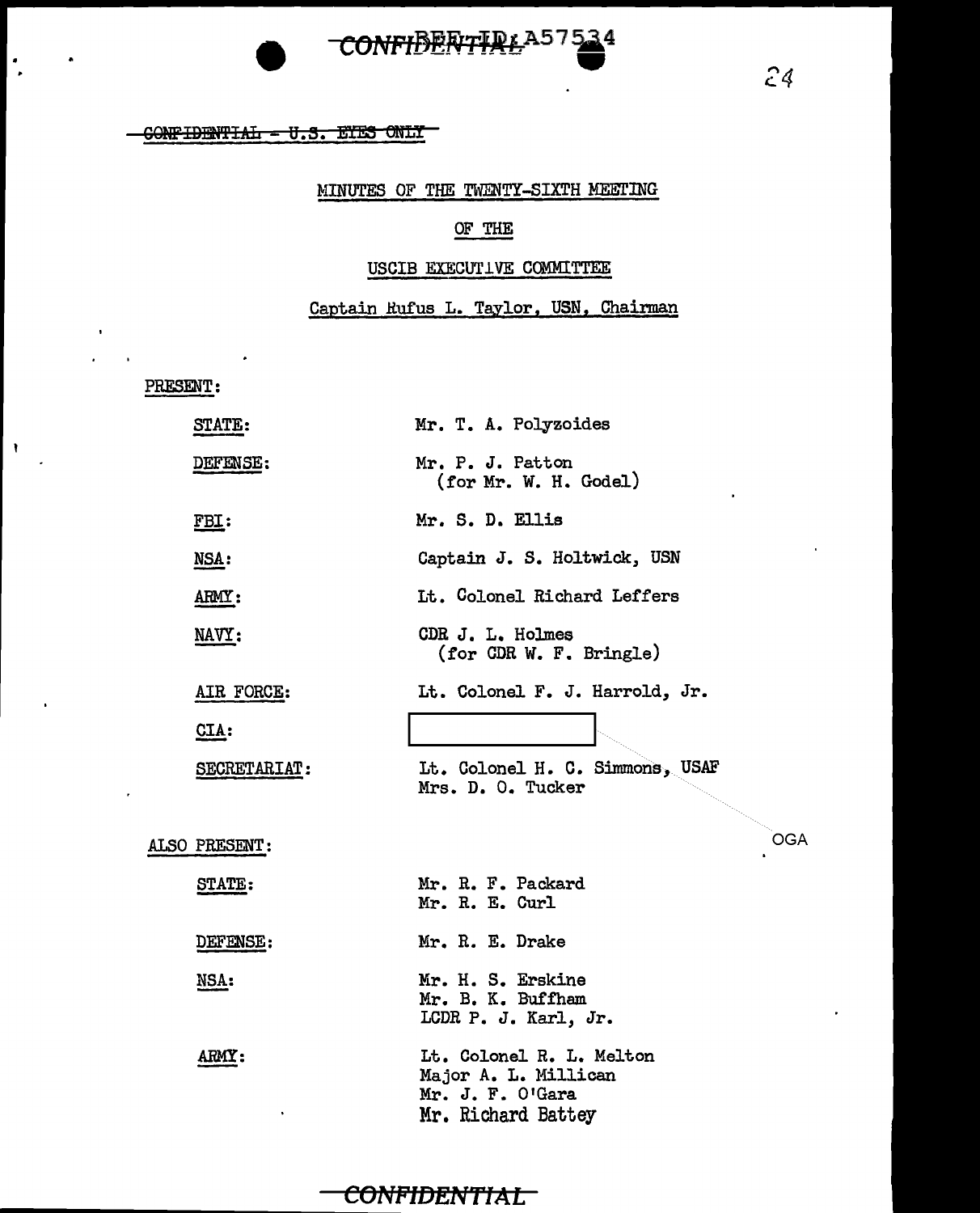

CONFIDENTIAL - U.S. EYES ONLY

NAVY:

LCDR Dora Davis

AIR FORCE:

Major H. L. Shonting Captain A. T. Miller Mr. David Clark

CIA:



COMMITTEE CHAIRMAN:

Major W. R. Culmer, USA (Security)

OGA

The Twenty-Sixth Meeting of the United States Communications Intelligence Board Executive Committee was held at 1330 on 25 February 1955, in Room 2 C 456, the National Defense Building, Washington, D.C.

CONFIDENTIAL